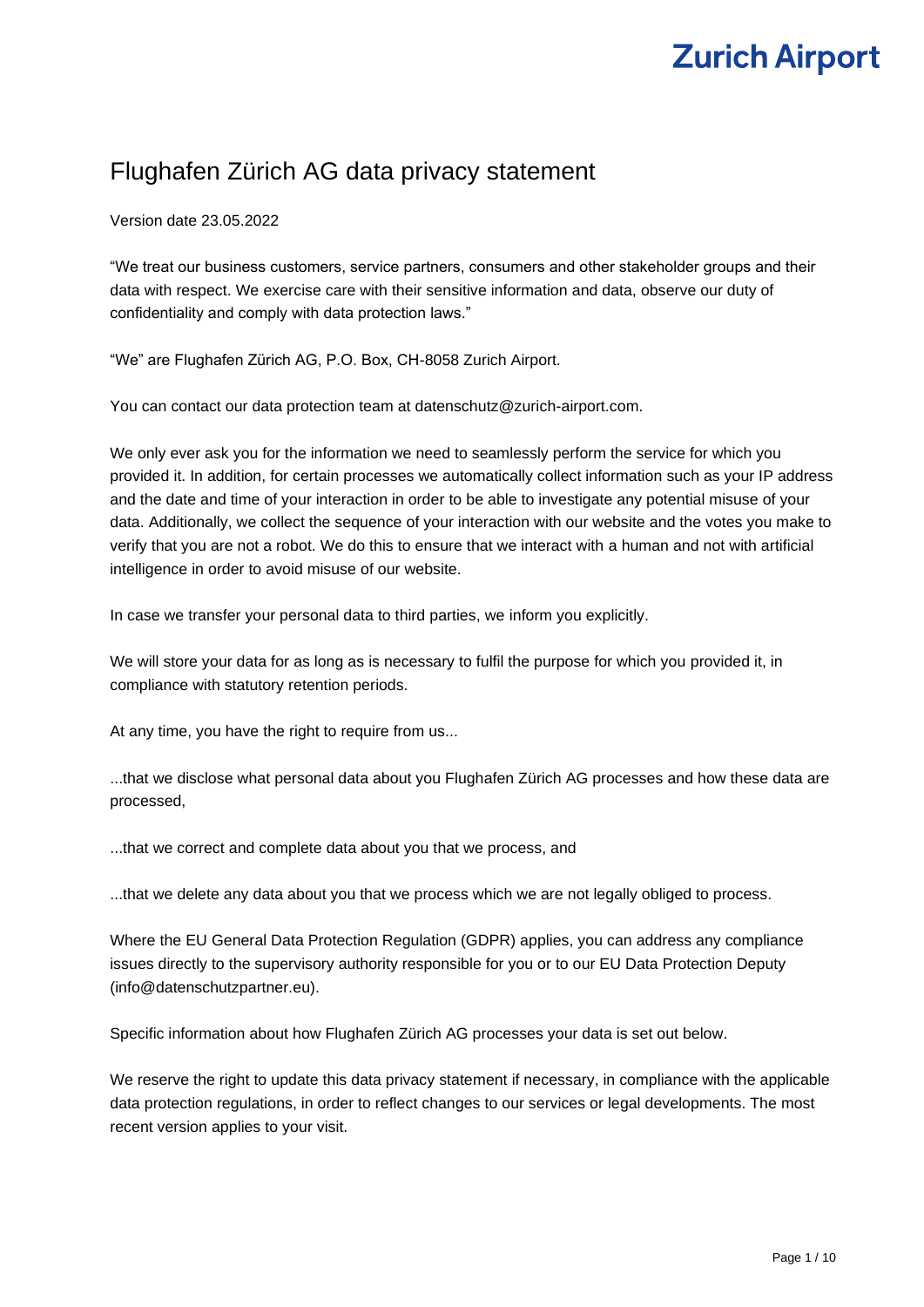### **Parking and curbside**

- If you book a parking space with us online, we will ask you to state the desired parking time, your name and e-mail address in order to reserve a parking space for you and to confirm the reservation. We also ask for your payment details in order to process the payment (see "Credit card payments"). If you want to contract a parking damage insurance, we need your licence plate number additionally. We pass your data on to Helvetia AG, who processes the insurance in our on our instructions. Helvetia AG is not allowed to use your data for other than the above indicated purposes.
- If you register with us as a regular car park user, we will ask you for your name, contact details and the registration number of your vehicle to ensure that only you, as the authorised person, can use the car park.
- If you use our car parks or curbside lanes at the terminal, your vehicle registration plate will be automatically recorded by video camera as you enter and leave. These data are recorded for security reasons, to prevent or investigate any misuse, and to help locate your vehicle again and correctly calculate the parking charge if you lose your parking ticket.
- If you use our intercom system, we will record the conversation so we can deal with the matter in question. The content of the conversation may also be used for evidence purposes.
- Our parking facilities and terminal curbside lanes are monitored by video cameras in order to investigate any violations of the parking regulations or criminal offences committed. Your vehicle, your vehicle registration number and your personal behaviour may be recorded. No automatic conclusions are drawn about your behaviour or personality.
- If you obtain a parking card as an airport employee, we ask for your name, date of birth, personnel number and vehicle registration number. We also store the reference date so we can bill the transaction correctly.
- If you purchase or top up a parking card as an employee of the Swiss Federal Railways (SBB), on behalf of SBB we will request your name, your personnel number, the amount topped up and the top-up date in order to fulfil our contractual obligations to SBB. These data are passed on to SBB and are not stored by Flughafen Zürich AG.
- If you apply for access to the non-public curbside lane (KeyCard), we need your name, company and contact details, along with the relevant vehicle registration numbers, in order to process the data for the contract and ensure correct use of the curbside lane.

#### **Passenger process**

- Your personal check-in data are not processed by Flughafen Zürich AG but by your airline and its handling agents. Please see their data privacy statements for more information.
- Your name and address will be recorded during boarding pass checks in order to comply with our statutory security obligations.
- In order to sort your luggage correctly, our baggage sorting system records your name, flight data, drop off and handling times.
- When boarding, your personal data are not processed by Flughafen Zürich AG but by your airline and its handling agents. Please see their data privacy statements for more information.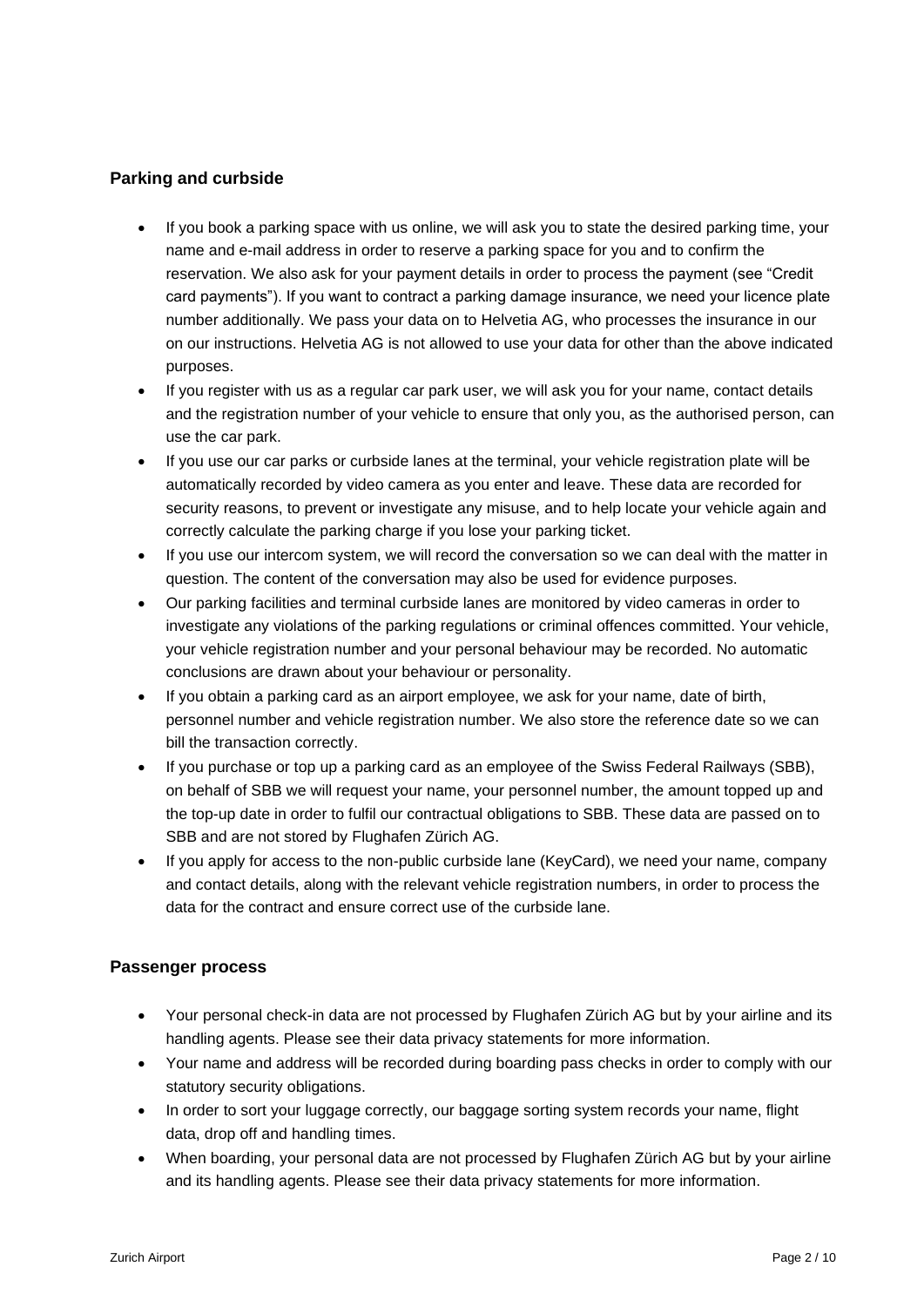- If you wish to stay in our Transit Hotel, we will ask you for your name, the number of people and your flight details in order to reserve the appropriate rooms as requested.
- Our VIP service is reserved via your customer account (see "Customer account"). When you make a reservation, we will ask for your flight number, date of travel, accompanying persons, any special requirements and your home address in order to tailor the process to your departure and arrival times. If it is necessary to ensure seamless processing, we will pass on some of your data to our respective partner companies for process planning and analysis.

We will also ask for your payment details in order to process the payment (see "Credit card payments").

#### **Lost & found**

Any personal data relating to lost property are not processed by Flughafen Zürich AG but by the operators of the lost property offices. Please see their data privacy statements for more information.

#### **Meetings**

When you book a meeting room with Flughafen Zürich AG, we will ask you to provide your name, contact details and a billing address. If you book catering for your meeting, we will pass on your data to the caterer of your choice (Autogrill Schweiz AG or SV Schweiz AG), who will provide the catering service on our behalf.

#### **Excursions at Zurich Airport**

- You can reserve an airport tour or book an event via your customer account (see "Customer account") or as a guest. When booking as a guest, we require your name, contact details and the number of people in your party (if applicable) in order to confirm the reservation. Depending on which particular tour you book, we may pass on your data to the airport partners concerned. We will also ask for your payment details in order to process the payment (see "Credit card payments").
- You can organise a children's birthday party as a guest or via your customer account (see "Customer account"). To make a booking, we require your name and contact details, the name and birthday of the child as well as the number of participants in order to confirm the reservation and organise the event accordingly. We will also ask for your payment details in order to process the payment (see "Credit card payments").
- In order to enrol your child in our Junior Ranger Program, we require your name and contact details. We require the same data about your child, and, additionally, the child's date of birth and relevant allergies / health issues. We use this data to organize the program. We pass on the data to greifensee-stiftung who is our partner in the program execution.

#### **Marketing campaigns**

• If you would like to subscribe to our customer or partner newsletters, we will ask you to provide your contact details and your age in order to send the newsletter to the correct address and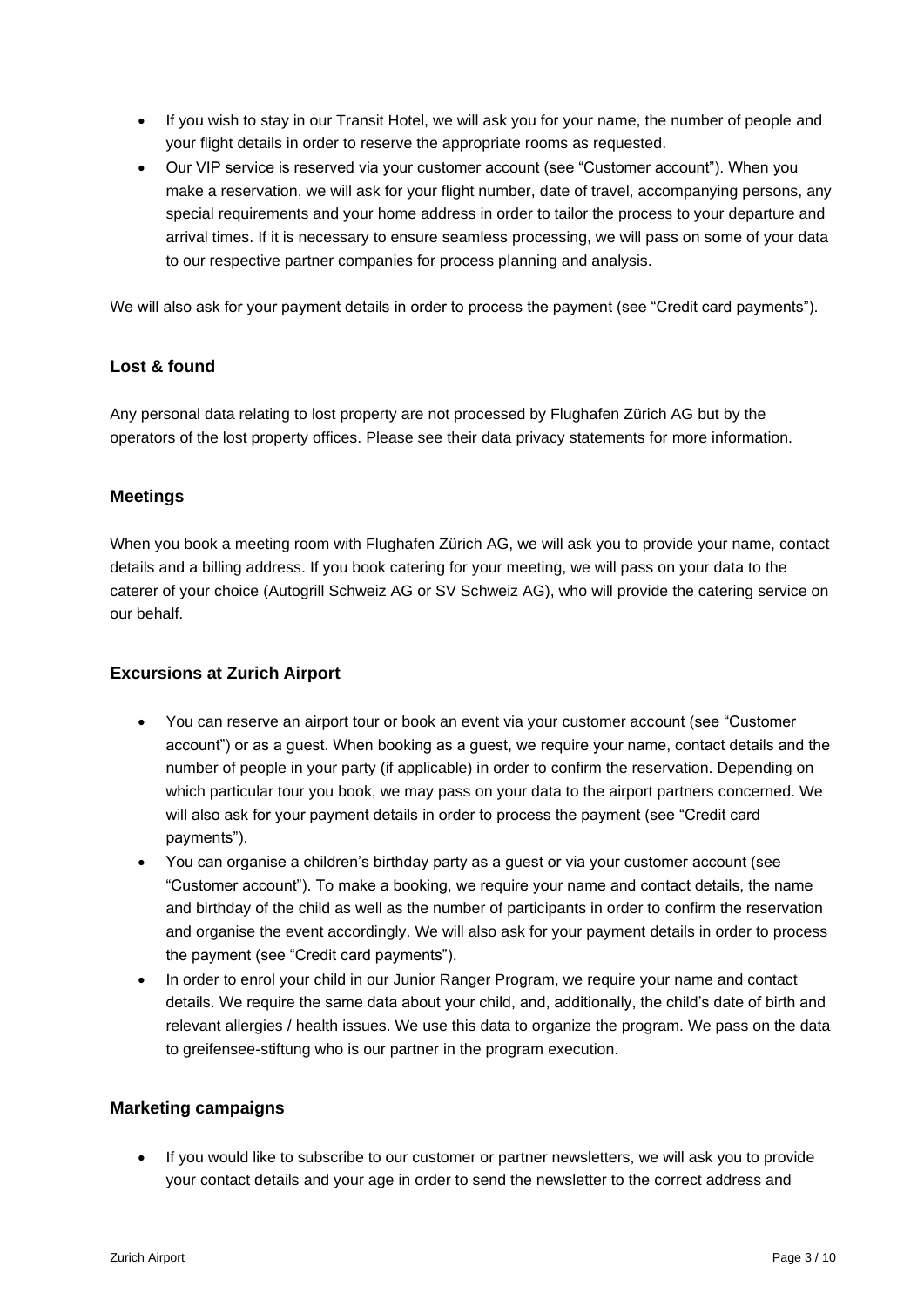ensure that any age restrictions applicable to competitions are observed. The Schober Information Group (Schweiz) AG, which sends out the newsletter on our behalf, also has access to your data for these purposes.

- If you take part in a ticket draw advertised in our ZRH newsletter, we will pass your contact details on to the airline concerned. All further data collection and processing is subject to the provisions of the respective airline.
- If you would like to take part in one of our Airport Games, we will ask you to provide your contact details and state your age so we can check your eligibility, notify you if you win, and send you our ZRH newsletter.
- If you would like to take part in a photo booth competition, we will ask you to provide your name and e-mail address so we can send you our ZRH newsletter. Your photo will be stored for the duration of the competition so that we can send it to you. We may pass on your contact details to the sponsors of the prizes.

#### **Contact via e-mail, contact form or feedback form**

If you contact us via a published e-mail address or contact/feedback form, we will ask you to provide your contact data and a brief description of your enquiry so that we can answer it. Depending on the nature of your enquiry, we may pass on the relevant data to any of our airport partners that we need to consult in order to respond.

# **Gift cards**

If you order a gift card online, we will ask you for your name, e-mail and postal address to confirm your purchase and to send you the gift card. We will pass on your contact details to boncard payment & services AG, who will issue and send the gift cards on our behalf. After the card has been sent, your personal data will be deleted and only your card number and credit balance will be stored.

We will also ask for your payment details in order to process the payment (see "Credit card payments").

#### **E-learning**

- If you register on our e-learning platform as a private pilot, we will ask you to state your licence type and number, the country of issue and your contact details so we can explicitly assign your elearning profile and the courses completed to your pilot's licence. Your course marks will also be stored. Your profile data might be seen by easylearn Schweiz AG during the course of maintenance work.
- If you register on our e-learning platform as an airport ID badge holder, we will ask you to state your last name and ID badge number so we can explicitly assign your e-learning profile and the courses completed to your airport ID. We will also store your course marks. Your profile data might be seen by easylearn Schweiz AG during the course of maintenance work.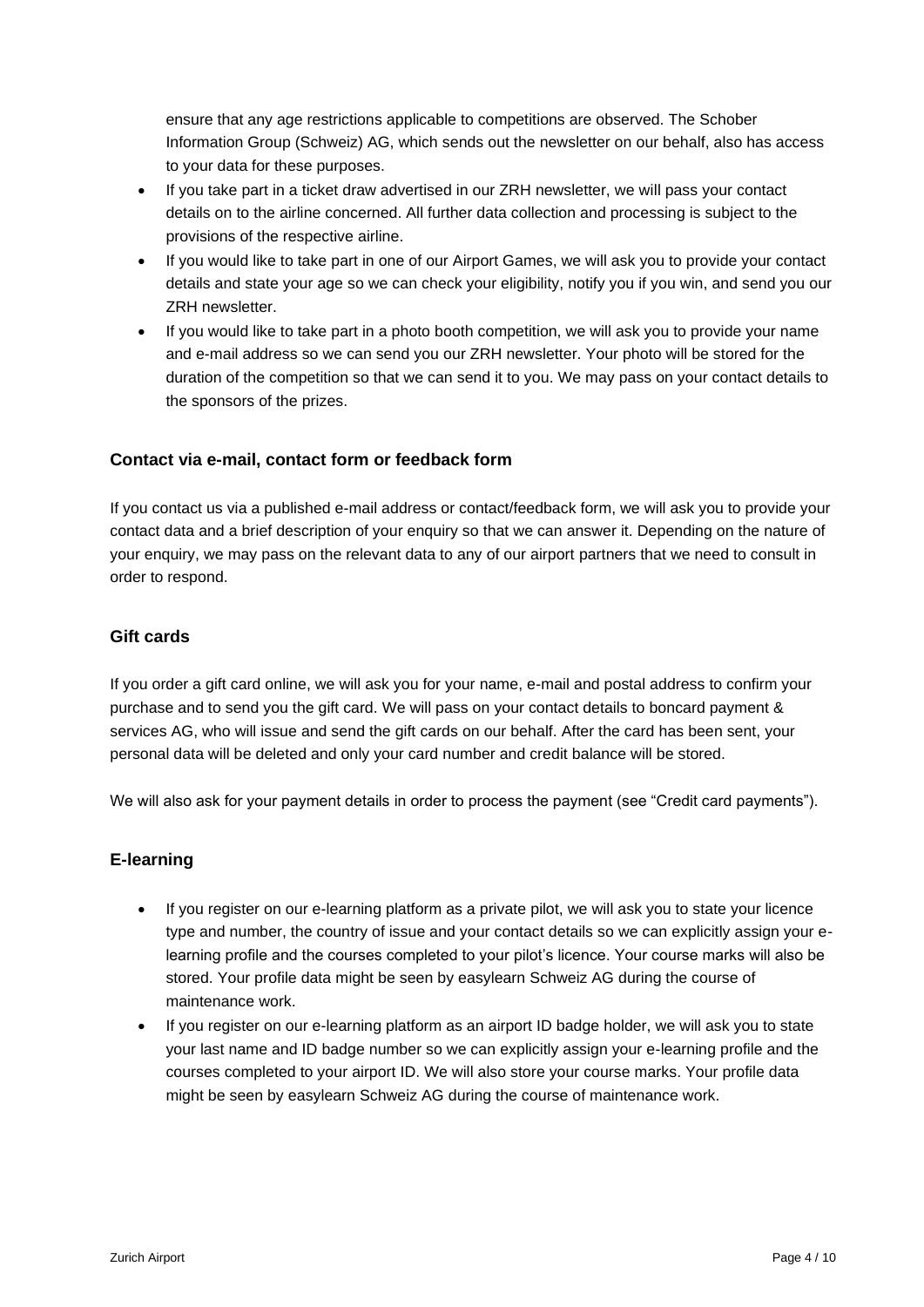# **Credit card payments**

We process payments on our website with the help of online payment service provider Datatrans AG. Your contact and order details will be recorded by Datatrans, and we may view these in order to investigate any failed transactions.

#### **Social media**

Our website is connected to social networks to enable you to discuss our content on social media. Therefore, we operate our own sites on Facebook, Instagram, Twitter, LinkedIn and YouTube. If you visit one of these pages or if you communicate with us through them, we receive your respective use data. The social networks themselves may evaluate your data on their own purpose and in their own responsibility, without any order from our side.

In order to link our website with our sites on social networks, we use social plugins and links:

On our website, we us a social plugin by Facebook. When you open our website, your browser applies a direct connection to the Facebook servers and your IP-address and the opening of our website are registered with them. If you are logged in your Facebook account on the same computer, Facebook can track your use of our website. This does not happen on our behalf but on the behalf of Facebook itself. You can block the use of social plugins in your browser's settings.

We apply links to Instagram, Twitter, LinkedIn and YouTube to our sites on these social networks.

#### **Telephone calls**

Calls to one of our information line numbers will automatically be recorded. The recordings are used to investigate criminal actions such as telephone threats, for example. Depending on the nature of your enquiry, e.g. airport tour reservation, feedback, meeting room booking, we will collect the data necessary to process your request. The data will be handled as described for the relevant interaction.

#### **Customer account**

To use certain recurring or personalised services, it is necessary to open a customer account. When you open such an account, we will ask for your name and e-mail address so we can confirm your identity and obtain your consent to creating a profile for you. When you use your profile, we will store your IP address using a cookie so that we can provide you with the required information, e.g. about recurring VIP services or tagged flights, across different sessions and on different devices.

#### **Purchasing train tickets**

If you buy SBB railway tickets at one of our info desks, on behalf of SBB's Swiss Travel Centre we will ask for your name, date of birth, contact details, desired route and travel time in order to issue your ticket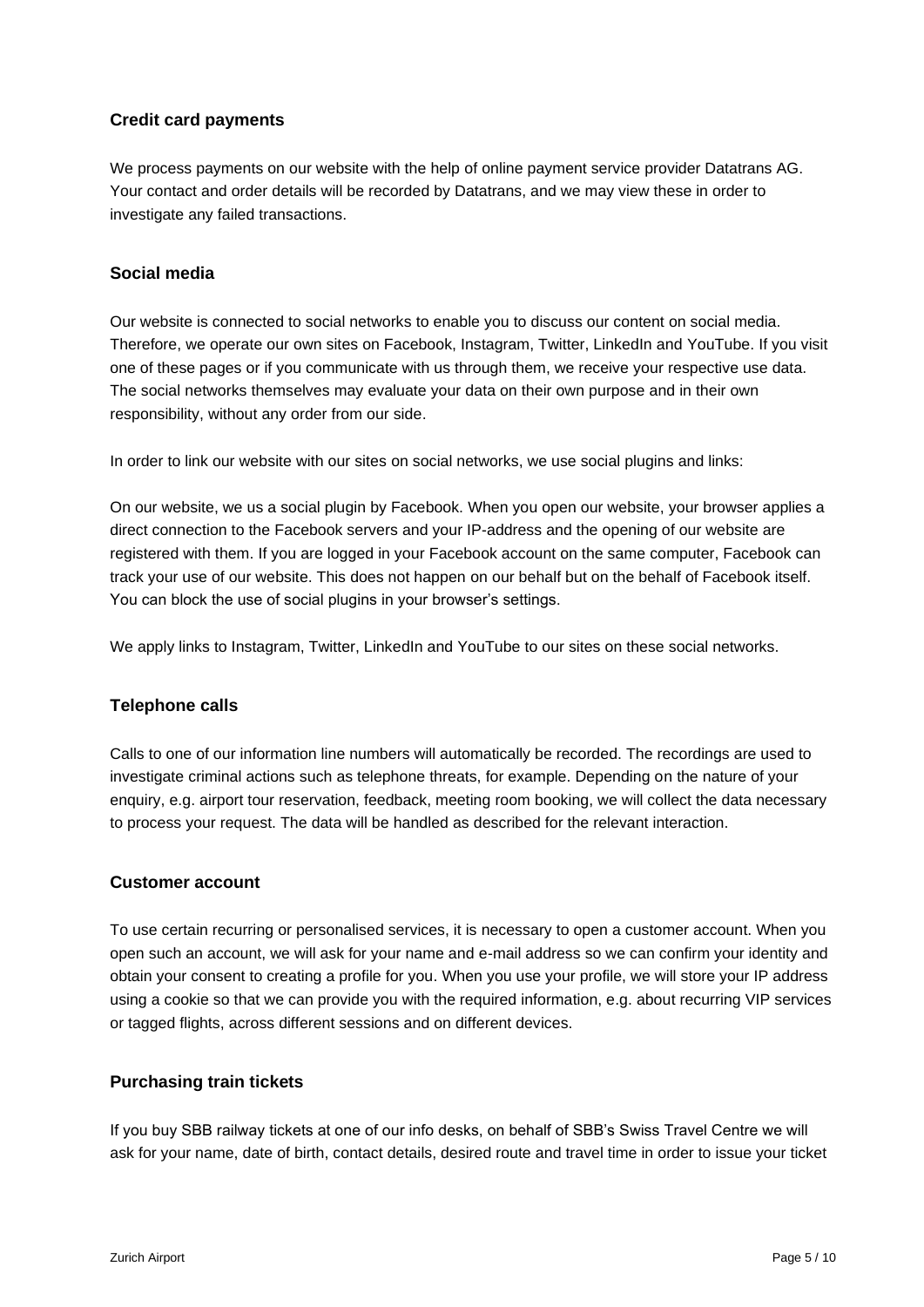correctly. The data will be passed on to the Swiss Travel Centre and will not be stored by Flughafen Zürich AG.

### **Booking hotel rooms**

If you book a hotel room at one of our info desks, on behalf of the Swiss Travel Centre we will ask for your name, nationality, date of birth, booking period, the hotel you wish to stay at and whether you are a smoker or non-smoker. This helps us to select the appropriate room. The data will be passed on to the Swiss Travel Centre and will not be stored by Flughafen Zürich AG.

#### **Child seats**

If you hire a child seat from us, we will ask for your name, the rental period and a contact phone number and/or e-mail address in order to process the rental contract with you. We also ask you for your credit card data in order to settle the deposit payment.

#### **Depositing valuables**

If you deposit valuables with us, we will ask for your name, flight number, the date of your return and your contact details so that we can correctly return the valuables to you or contact you in cases of doubt. The data will be destroyed once the valuables have been collected.

#### **Company deposit facilities**

If you wish to access a company deposit facility, we will ask the company transferring the deposited items for your name, flight number and date of arrival so we can correctly hand over the items in question. We will confirm such item transfers to the company concerned.

#### **WiFi**

Due to security reasons, we record every access on our WiFi-infrastructure. Additionally applies the following:

- If you are a guest of Flughafen Zürich AG and use our guest WiFi, we ask you for your name and E-Mail address and we register your MAC- and IP-address in order to give you network access. Due to security reasons, we receive protocol data on your network use.
- If you would like to use our visitor WiFi, Monzoon Network AG asks you on our behalf for your name, date of birth, passport or flight number and your IP-address in order to check your access authorisation as prescribed by the Swiss Confederation and to unlock your device for WiFi use.
- If you would like to use Travellers WiFi, we either use your data that you have already provided to Amenity GmbH or we ask you for a copy of the respective contract and for your passport in order to check your entitlement for use.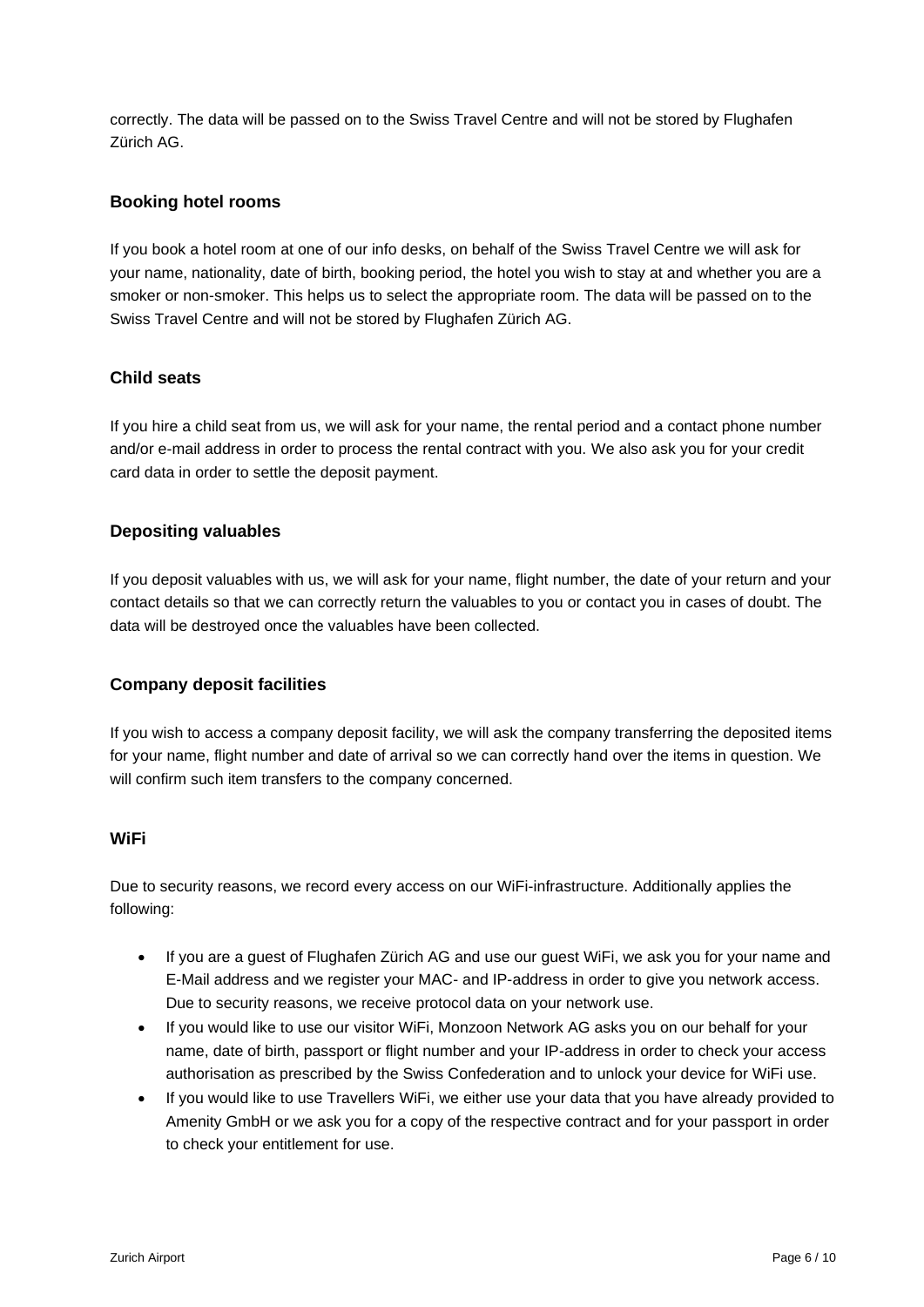# **Security tip-offs**

If you would like to report a security matter, we will ask you to set out the facts in detail. Any personal data that you give us in connection with this report will be de-personalised so that no connection can be made between you, other people and the matter you are reporting. Your anonymised report will only be passed on if this is necessary for security reasons or to clarify the facts of the case.

#### **Airport ID cards, key management and access**

Access and ID media for Zurich Airport will be issued when requested by the company concerned. An administrator at the company designates a member of staff who is authorised to place orders.

If you open an account as an administrator, we will ask you to state your name, date of birth and a correspondence address to enable us to communicate with you.

If your administrator nominates you as an ordering party, the administrator will request your name, date of birth and correspondence address in order to communicate with you. The administrator has access to these data at all times.

If an access/ID medium is ordered for you, the ordering party in your company will record your name, date of birth, nationality and private correspondence address. In addition, if authorisations are linked to this access/ID medium, information about your current job and the zones this requires access to will be requested to verify the necessity of access. If access requirements need to be checked, you will then be asked to open an account yourself. You can check if your contact details are correct, and you will be prompted to save security questions and answers to verify your access. You will have to enter your current job and employer as well as your places of residence over the last 5 years in your profile. In addition, you will be required to upload an extract from the relevant criminal records bureau for each country in which you have lived for at least 6 months. Your criminal record extract may be viewed by anyone ordering on behalf of your company and by staff at the respective Flughafen Zürich AG offices. In some circumstances, Flughafen Zürich AG may obtain further data about you from the Swiss police authorities or the Swiss Confederation's intelligence service.

#### **Application for a Windows-Account**

If you, as an external employee, apply for a Windows-Account within the network of Flughafen Zürich AG, we request your name, contact details, employer, purpose for your application, date and place of birth, nationality and your places of residence of the last 5 years. Additionally, we ask a copy of your ID, your passport and / or your airport ID. In case we need to execute a security check on your application, we transfer your data to the responsible Swiss police body and to the Federal Intelligence Service.

#### **Registration for job vacancies**

If you register for our job alert service, we will save your e-mail address so that we can send you information about vacancies.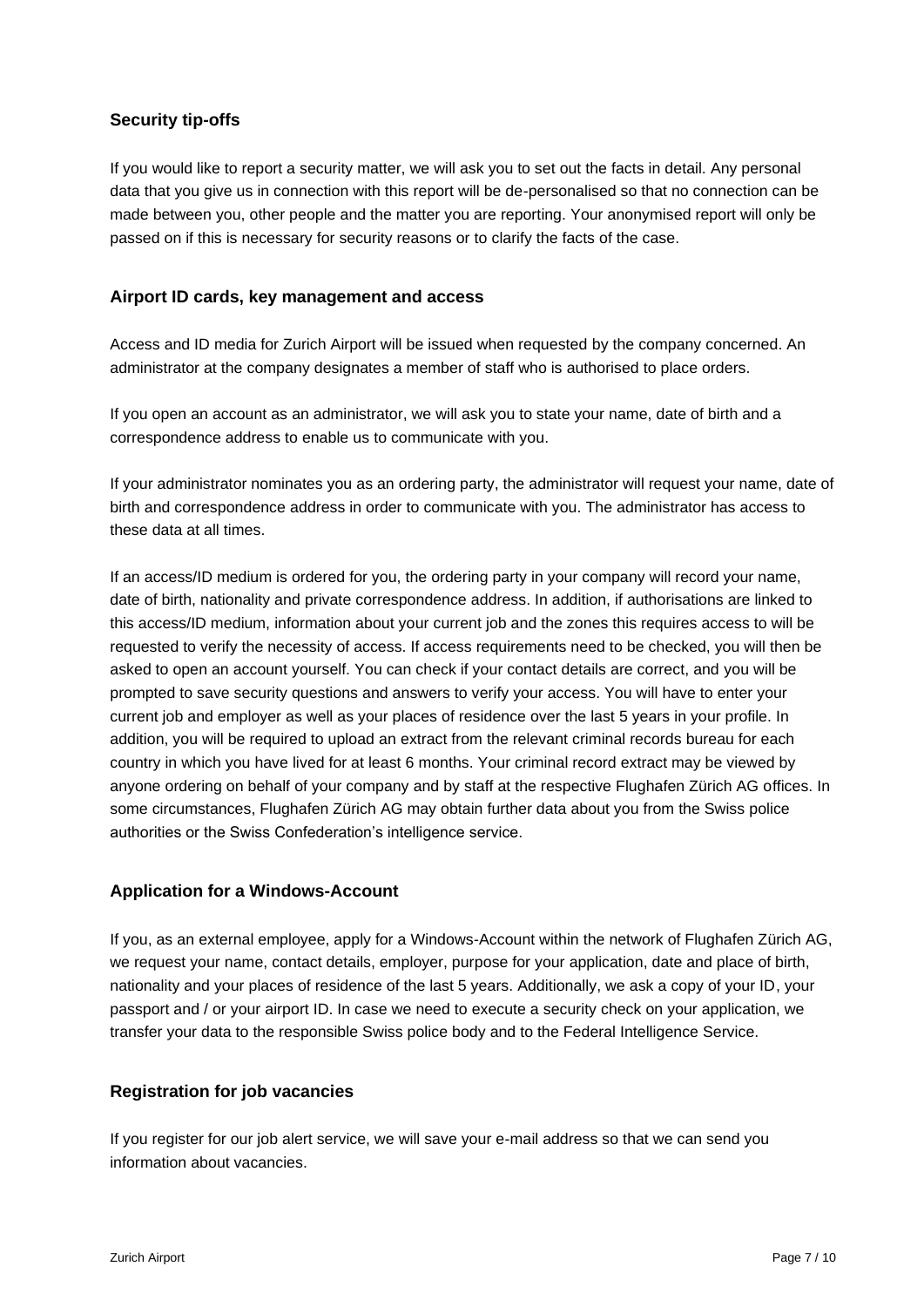# **Applicants**

Your application data will be stored solely by us and will not be passed on to third parties. If a contract of employment is concluded, we will retain your application in your personnel file.

# **Quotation and contract data**

If you send us a quotation for goods or services, or if we conclude a supplier contract or service agreement with you, we will store the name and company contact details of the contact person named in the contract in order to communicate with them about contract-related matters and fulfil all mutual rights and obligations.

#### **Noise compensation proceedings**

If you, as a litigant, initiate proceedings against Flughafen Zürich AG in relation to noise, we will store your contact details, information about the property concerned and your claim for compensation. In order to conduct the proceedings, these data may be passed on to external lawyers and to the competent court.

#### **Aircraft noise hotline**

If you contact our aircraft noise hotline, we will store your name, address and complaint in order to process your complaint.

#### **Sound insulation programme**

If you wish to receive services from our sound insulation programme, we will store your name and the relevant data on the property concerned in order to check your claim and provide you with the services.

#### **Video surveillance at the airport**

To ensure security at Zurich Airport, some public areas are monitored using video cameras. Securityrelevant video recordings are made available to the Zurich cantonal police.

#### **Tracking**

We use different ways to recognize you using our website in order to ensure the functionality of our website and to evaluations and personalizations. Thereby, we can technically not avoid to conclude on your identity in certain cases, even if this is not our intention and it is not done actively.

Cookies are individual Codes, that our server or a server of our contractor sends to your system when connected to our website. Your system saves and sends the codes back to our system until their programmed expiration. So we can recognize you as a user, even not knowing your individual identity.